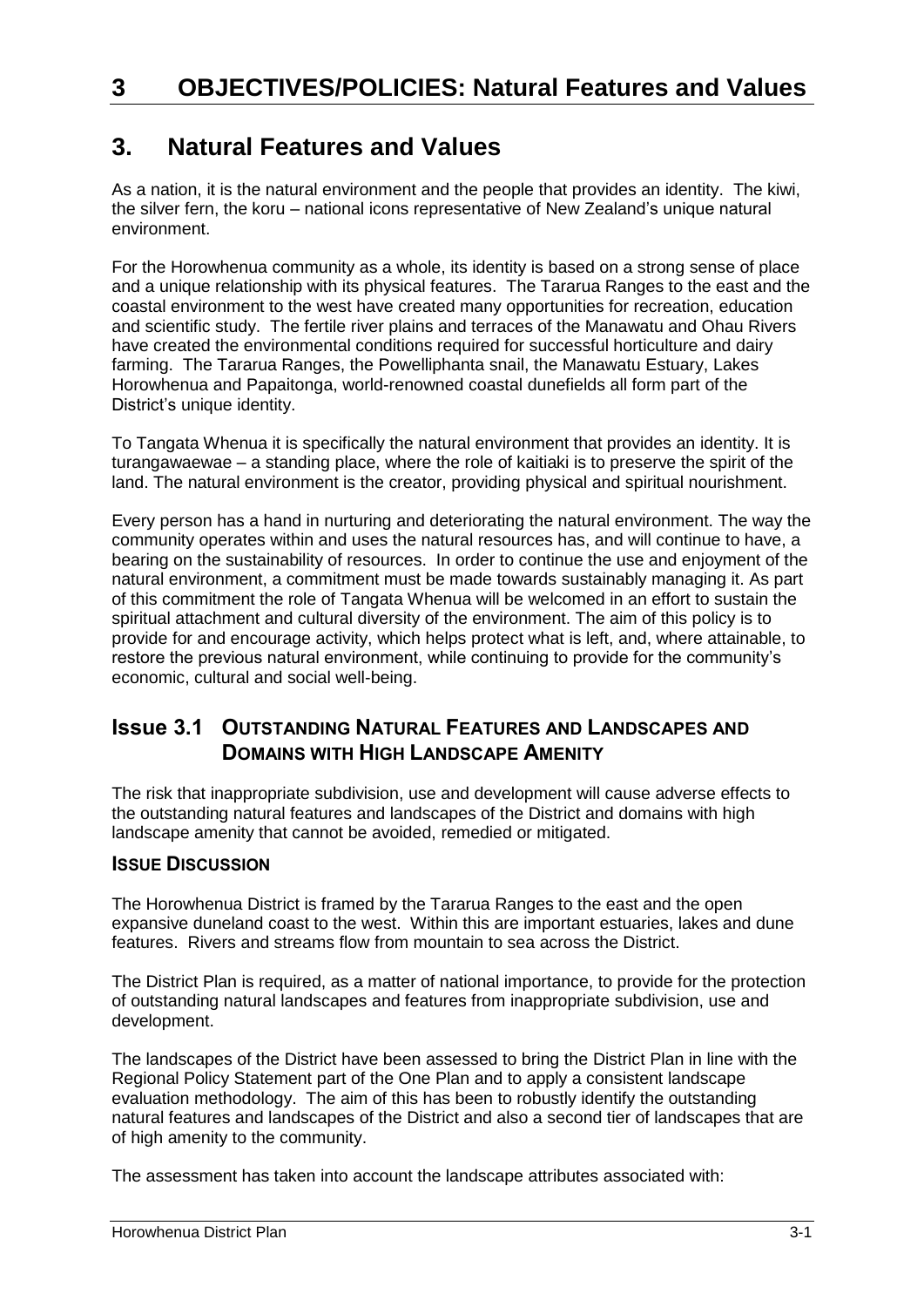- Biophysical features, patterns and processes including:
	- **Representativeness**
	- Research and education
	- Rarity
	- Ecosystem functioning
- Sensory and perceptual qualities including:
	- Coherence
	- Vividness
	- **Expressiveness**
	- Transient values
- Spiritual, cultural and social associations including:
	- Recognised values
	- Tangata Whenua values
	- Historical association

The assessment has concluded that the Outstanding Natural Features and Landscapes (ONFLs) of the District are as follows:

- The Tararua Ranges and including the Skyline of the Tararua Ranges
- Lake Horowhenua, Moutere Hill and the Hokio Stream
- Lake Papaitonga and the Waiwiri Stream
- The Manawatu River Estuary
- The Coast including the foredune and adjacent dunelands

In addition, further assessment has identified that the following landscape domains have a high level of landscape amenity.

- **•** Hill Country
- Manakau Downlands
- Coastal Lakes
- Coastal Environment

Whilst these domains may include ONFLs, their wider environments also have high overall visual quality, vulnerability to change, distinguishing topography and high visibility. This is essentially a second tier of landscapes below the ONFLs.

Some activities that this District Plan is responsible for may not be appropriate in these landscapes where their specific location and design prevents them from adequately avoiding, remedying or mitigating their effects. Activities where these may be relevant include:

- Development facilitated by subdivision.
- Large buildings or inappropriately designed and sited buildings in each landscape type.
- Inappropriately sited structures such as transmission pylons, telecommunication towers and wind farm turbines.
- Earthworks for development and access.
- Removal of native vegetation.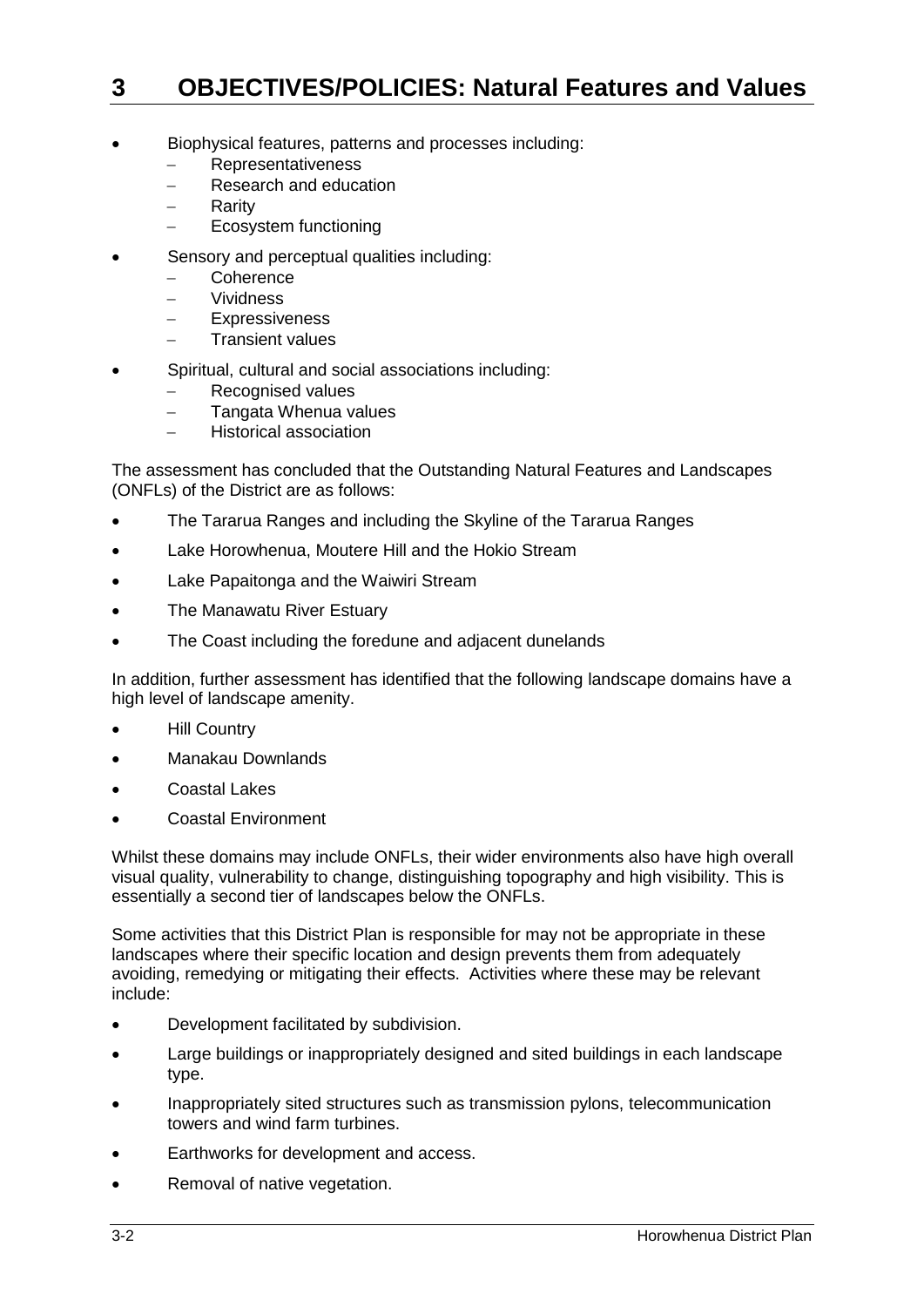Policies and methods for the wider management of the coastal environment will be reviewed as part of the overall review of this District Plan. This will focus on achieving integration of policy relating to the natural character of the coast and the outstanding landscape values.

## **Objectives & Policies**

#### **Objective 3.1.1 Outstanding Natural Features and Landscapes and Domains with High Landscape Amenity**

Ensure that the District's Outstanding Natural Features and Landscapes are protected from inappropriate subdivision, use and development and that regard is had to other landscapes having high amenity.

### **Policy 3.1.2**

Protect the character and values of Outstanding Natural Features and Landscapes from inappropriate subdivision, use and development by controlling the level and extent of activities including earthworks and the scale of buildings and network utilities.

#### **Policy 3.1.3**

Subdivision, use and development affecting domains with high landscape amenity shall be controlled to specified levels and enabled beyond this where undertaken in a manner that gives particular regard to the maintenance and enhancement of the amenity values of that landscape.

#### **Policy 3.1.4**

Avoid the development of buildings where they will adversely affect the values of Outstanding Natural Features and Landscapes.

#### **Policy 3.1.5**

Ensure that buildings within domains with high landscape amenity achieve low impact by having particular regard to the Horowhenua Rural Subdivision and Development Design Guide.

#### **Policy 3.1.6**

Have regard to any positive effects associated with landscape and biodiversity restoration.

#### **Policy 3.1.7**

Have regard to the ability of existing landscapes to absorb appropriate subdivision, use and development, which includes existing land uses, and also topography and vegetation.

#### **Policy 3.1.8**

Have regard to the potential adverse effects on the landscape values of an Outstanding Natural Feature or Landscape from development on a nearby landscape with high amenity.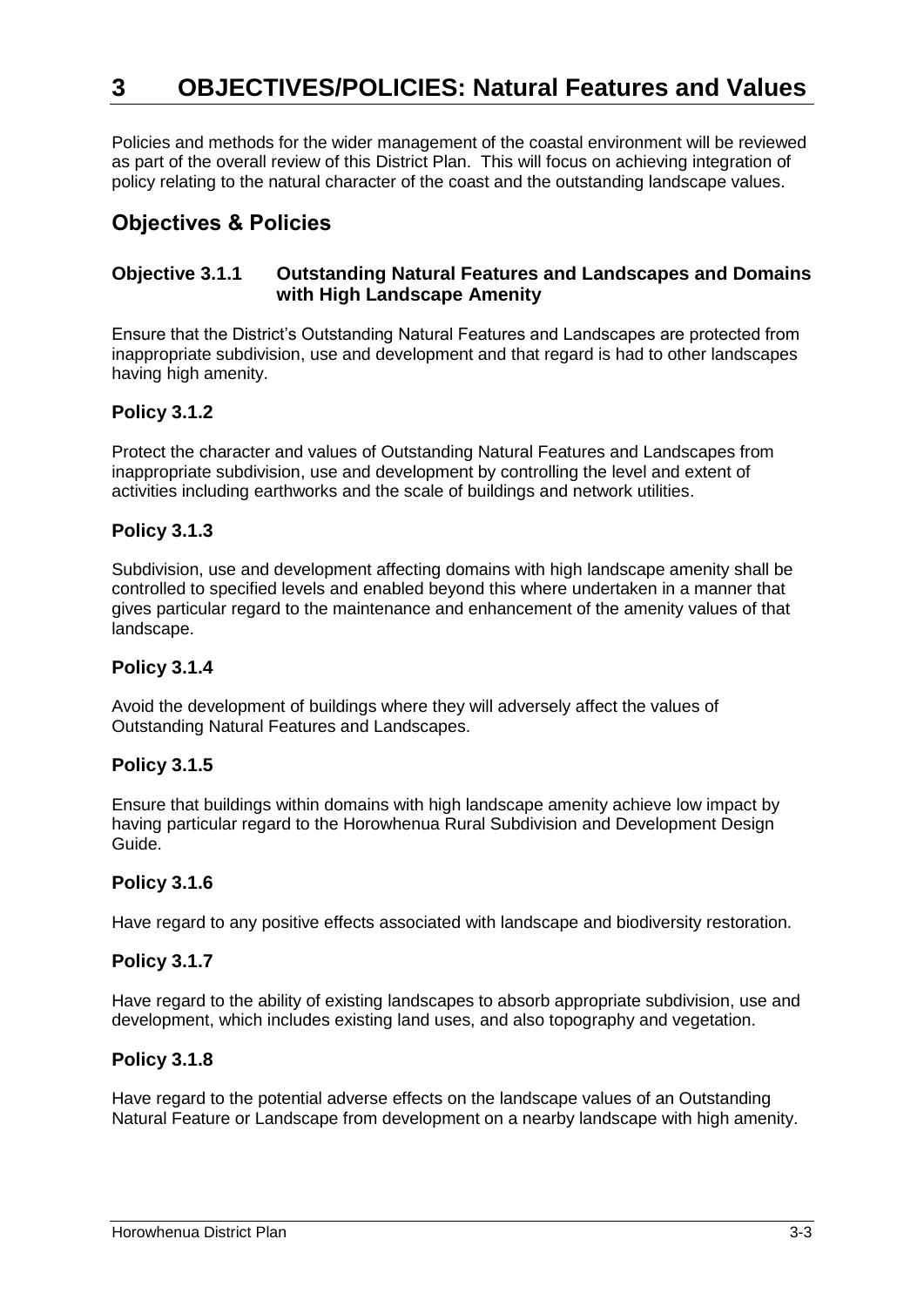## **Policy 3.1.9**

Ensure that any adverse effects on significant dune landforms are avoided, remedied or mitigated having regard to the needs of primary production activities.

## **Policy 3.1.10**

Recognise the benefits of flood control, erosion control and drainage activities undertaken by or on behalf of the Manawatu-Wanganui Regional Council within the Manawatu River Estuary, Coastal and Lake Horowhenua Outstanding Natural Features and Landscapes.

#### **Explanation and Principal Reasons:**

The above policies seek to ensure the protection of Outstanding Natural Features and Landscapes whilst enabling high quality development within domains with high landscape amenity. The policies recognise that there is potential for rehabilitation of landscapes and improvements to biodiversity, which may include offsetting, as part of any proposal or as part of mitigation of effects. Similarly, the characters of the landscapes vary in terms of their ability to absorb change without adverse effects. For example some existing coastal forestry areas close to existing settlements may have potential for other more sensitive land uses.

Further policy review will be undertaken on the coastal landscapes as part of the District Plan review.

# **Methods for Issue 3.1 & Objective 3.1.1**

#### **District Plan**

- Control subdivision, use and development in Outstanding Natural Features and Landscapes and domains with high amenity landscapes and implement the District Plan policies through consent processes.
- Promote high quality design and development through the application of the Rural Subdivision Design Guide. (Note: the Design Guide is not intended to capture infrastructure which is not associated with a subdivision.)
- Further review policy on the Coastal ONFL to integrate with coastal management policy as part of the District Plan review.
- Undertake an expert assessment of dune formations in the coastal landscape including the Coastal Environment, Coastal Lakes and Foxton Dunefields domains to identify examples that justify protection from inappropriate activities.
- To consult landowners as part of that assessment and determine appropriate protection methods.

## **Issue 3.2 INDIGENOUS BIOLOGICAL DIVERSITY**

Land use, subdivision and development can result in the damage and destruction of areas of significant indigenous vegetation and significant habitats of indigenous fauna and the intrinsic values of ecosystems, including loss of indigenous biological diversity.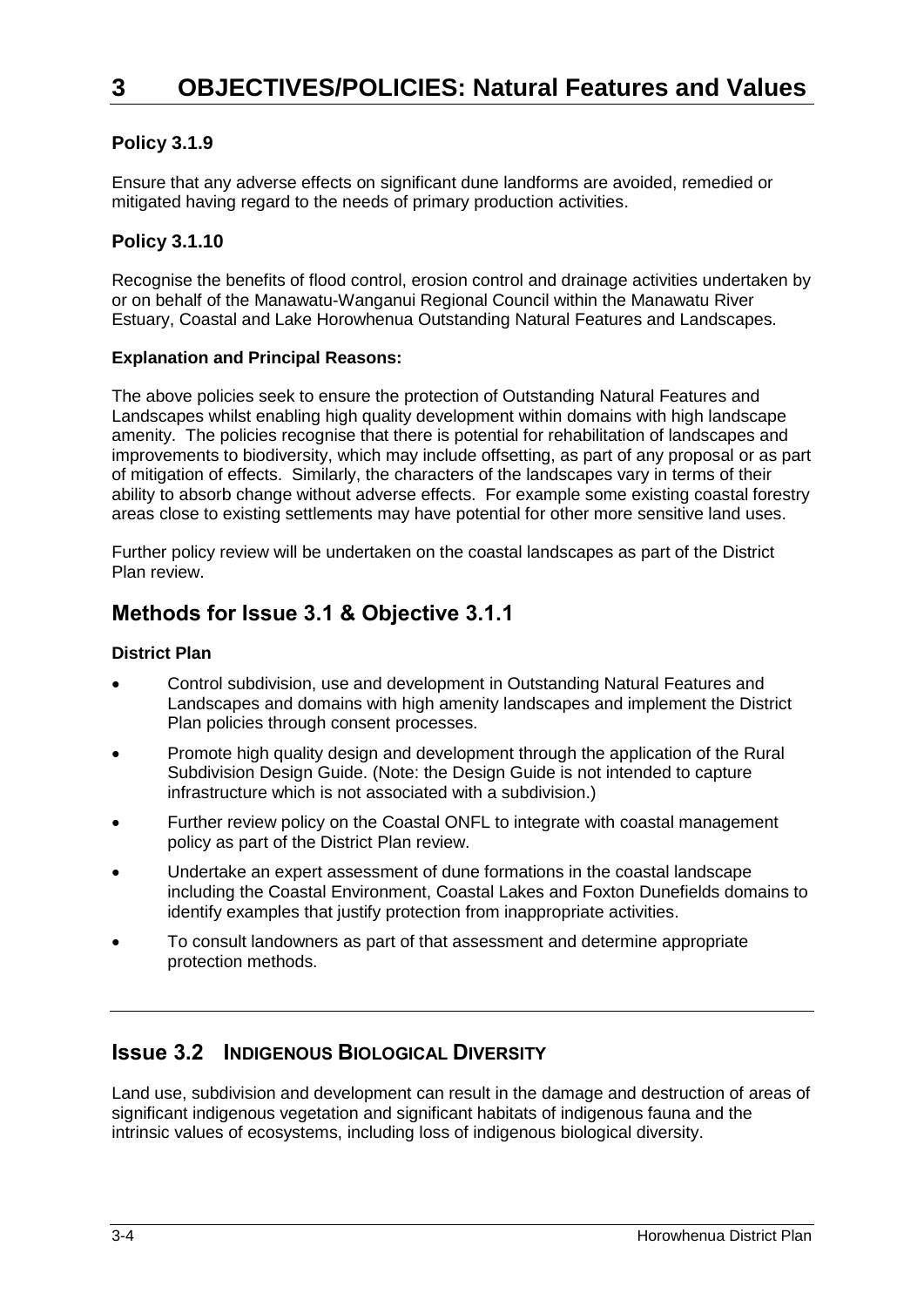## **ISSUE DISCUSSION**

The Horowhenua has limited areas of original indigenous forest cover, wetlands and other indigenous habitats as a result of historical land development and management practices. The majority of the indigenous forest is found in the hill country and the ranges, with fragments scattered throughout the lower-lying and coastal areas of the District. The remaining natural habitats are small, fragmented and faced with a number of pressures. One of the main threats to indigenous biological diversity in the Horowhenua District is pests such as feral animals and invasive weeds. In addition to this, there are land use activities that have the potential to adversely affect remaining areas of significant indigenous vegetation and habitats of indigenous fauna. Such activities and their effects include uncontrolled stock grazing that can damage indigenous forest understorey and limit regeneration, and the fragmentation of remnant indigenous forest and wetland areas through clearance for pasture and exotic forestry.

The RMA requires district councils to recognise and provide for the protection of significant indigenous vegetation and significant habitats of indigenous fauna. In addition, a function of district councils under the RMA is the control of any effects of the use, development, or protection of land, for the purpose of maintaining indigenous biological diversity.

Policy direction in the Horizons Regional Council's One Plan sets out local authority responsibilities for controlling land use activities for the purpose of managing indigenous biological diversity. This policy directs that the Regional Council take all responsibilities for the maintenance of indigenous biological diversity in developing objectives, policies and methods including rules. Territorial authorities are only responsible for retaining schedules of notable or amenity trees for recognition and identification purposes as opposed to protecting significant indigenous vegetation. Therefore, the District Plan does not contain provisions for maintaining indigenous biological diversity.

Notwithstanding the above, district councils still have an overarching responsibility in relation to Sections 6(c) and 7(d) of the RMA (i.e. protection of areas of significant indigenous vegetation and significant habitats of indigenous fauna; and intrinsic values of ecosystems) when making decisions on resource consent applications. For example, in determining an application for a subdivision consent which contains or is adjacent to an area of significant indigenous vegetation, the District Council would need to recognise and provide for the protection of this area, and have particular regard to the intrinsic values of its ecosystems.

# **Objectives & Policies**

## **Objective 3.2.1 Indigenous Biological Diversity**

To protect the areas of significant indigenous vegetation and significant habitats of indigenous fauna.

## **Policy 3.2.2**

Manage the effects of subdivision, use and development to avoid, remedy or mitigate the adverse effects on areas of significant indigenous vegetation and significant habitats of indigenous fauna and the intrinsic values of ecosystems.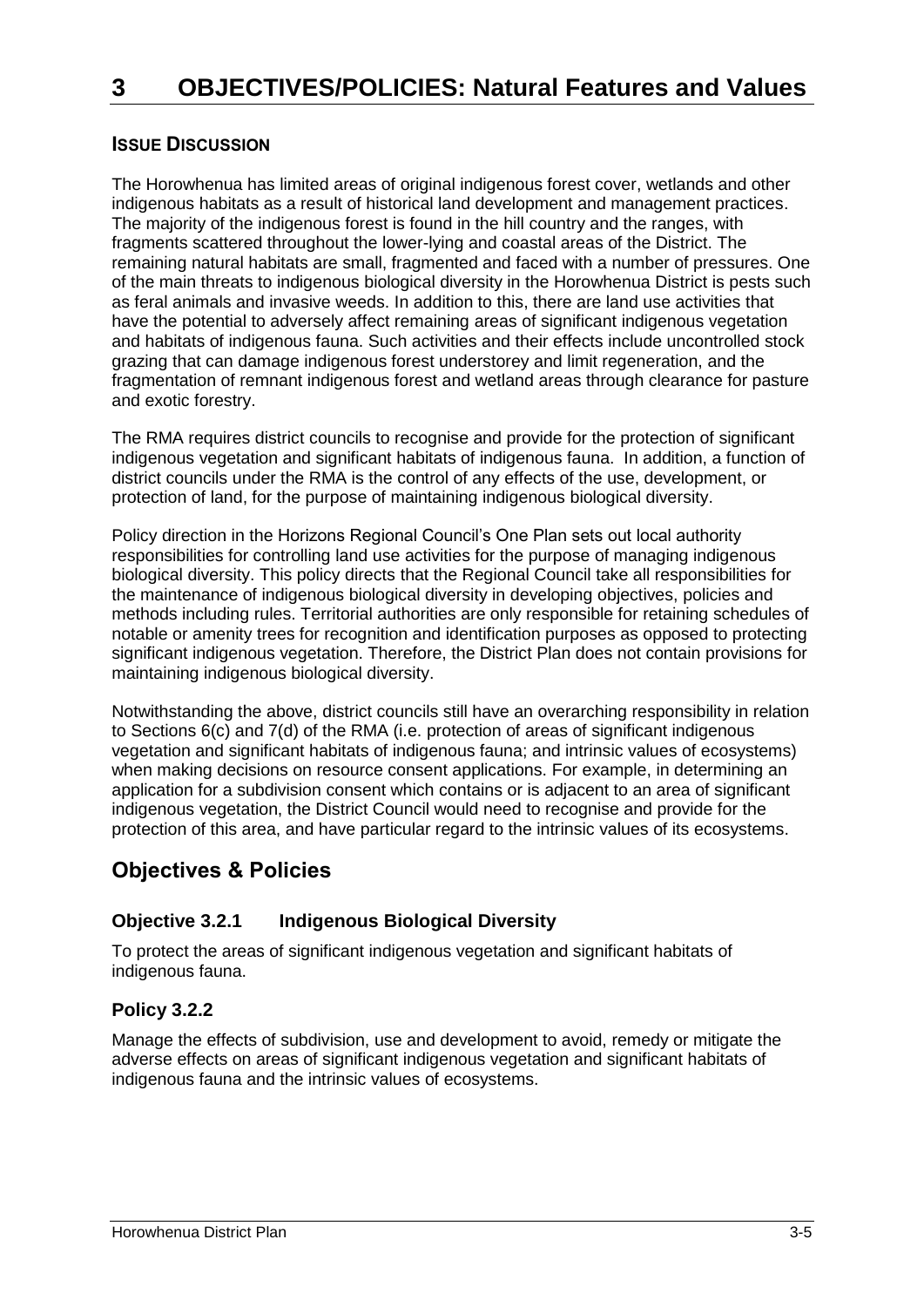## **Policy 3.2.3**

Encourage subdivision, land use and development that maintains and enhances indigenous biological diversity through the protection and enhancement of areas of significant indigenous vegetation and significant habitats of indigenous fauna.

#### **Explanation and Principal Reasons:**

One of the key methods available to the Council is to manage any further loss or modification of remaining areas of significant indigenous vegetation and habitats of indigenous fauna through assessing the effects of use, subdivision and development at the time of resource consent application, with the ability to impose conditions to avoid, remedy or mitigate the adverse effects. This approach provides a process by which the biodiversity values of the area affected can be assessed, and methods identified to protect the habitats of value.

Encouraging landowners, subdividers and developers in understanding the values of the Horowhenua's indigenous biodiversity would assist in managing areas of indigenous habitats on their land to maintain and enhance this biodiversity.

# **Methods for Issue 3.2 & Objective 3.2.1**

#### **District Plan**

- Through the resource consent process, assessment of environmental effects where an activity may adversely affect an area of significant indigenous vegetation or habitat of indigenous fauna. In assessing applications, consideration should be given to the criteria and matters in the One Plan (specifically Policies 13-4 and 13-5).
- Conditions on resource consents, including consent notices and covenants on Certificates of Title, to avoid, remedy or mitigate the adverse effects of activities on an area of significant indigenous vegetation or habitat of indigenous fauna. In imposing any consent conditions, consideration should be given to the criteria and matters in the One Plan (specifically Policies 13-4 and 13-5).

#### **Other Council Initiatives**

 Working with other agencies, including Horizons Regional Council, provision of information and education on the value of the Horowhenua's indigenous biodiversity and areas of significant indigenous vegetation and habitats of indigenous fauna, including the need to consider these values when planning an activity or development.

#### **Regional Council**

- Objectives, policies and rules in the One Plan relating to maintaining indigenous biological diversity and protecting areas of significant indigenous vegetation or habitat of indigenous fauna.
- Working in partnership with landowners and other parties to proactively maintain and enhance indigenous biological diversity.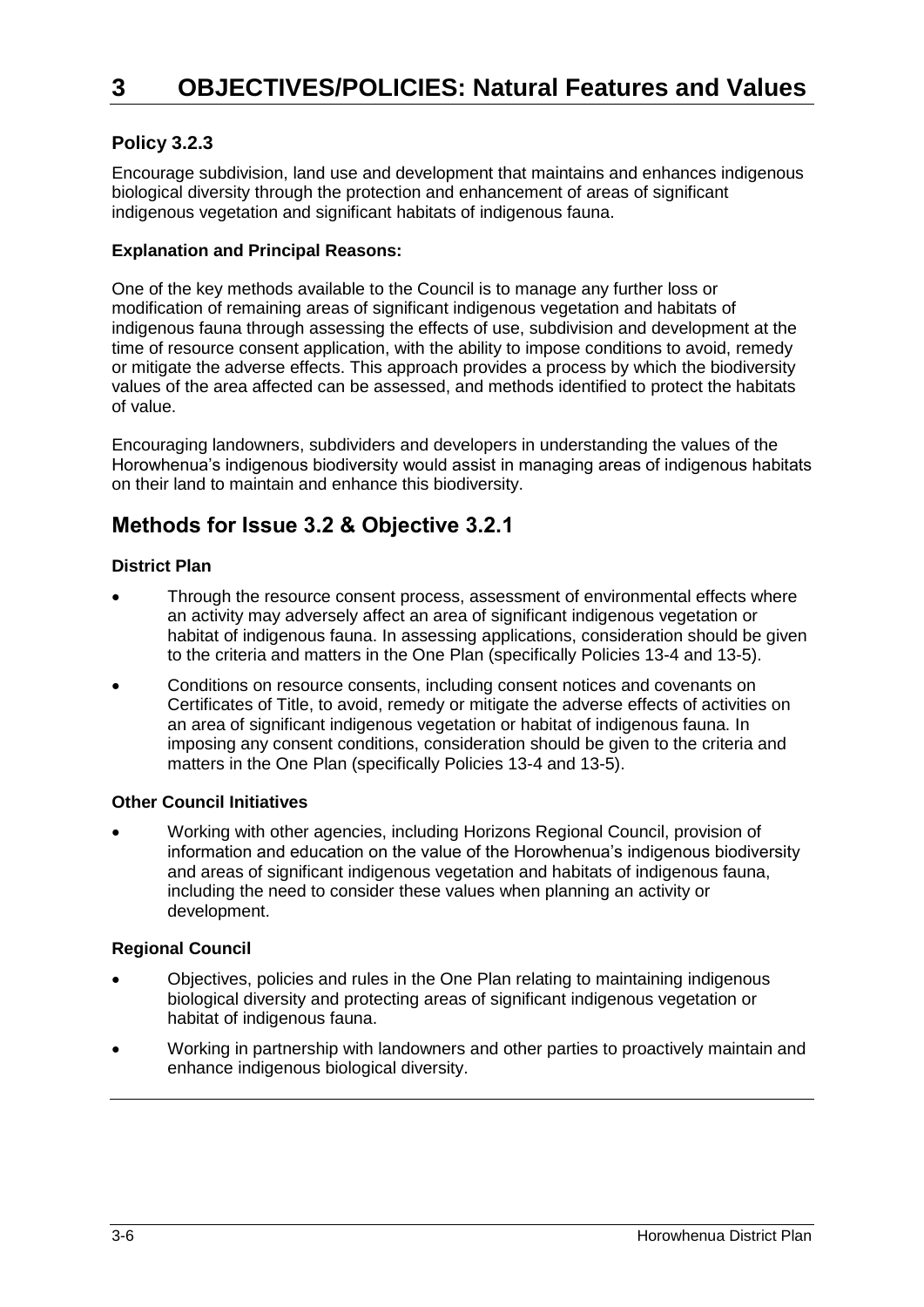## **Issue 3.3 LAKES, RIVERS, WETLANDS AND OTHER WATER BODIES**

Inappropriate subdivision, land use and development in, on, or adjacent to lakes, rivers, wetlands and other water bodies, can adversely affect their natural character and other values such as ecological, recreation, cultural and amenity values

### **ISSUE DISCUSSION**

The Horowhenua has numerous lakes, rivers, streams and other water bodies of varying size and significance which are valued for a range of conservation, recreation, cultural, amenity and intrinsic reasons. In the context of this District Plan 'other water bodies' includes streams and tributaries, wetlands and dune lakes. Under Section 6 of the RMA, one of the matters of national importance is the preservation of the natural character of lakes, rivers and wetlands and their margins, and the protection of them from inappropriate use, subdivision and development. Another matter of national importance provided for in the RMA is the maintenance and enhancement of public access to and along lakes and rivers.

Responsibility for the management of activities in and adjacent to lakes, rivers, wetlands or other water bodies is a responsibility shared between the Horizons Regional Council and the Council. The Council is responsible for managing the effects arising from activities on the surface of these water bodies, as well as subdivision, development and use of the land along the margins of rivers, lakes, wetlands and other water bodies. The management of the water itself (taking, use, discharges), activities including land disturbance, vegetation clearance and cultivation on the margins of water bodies, as well as the beds of freshwater bodies, are managed by Horizons Regional Council.

Waipunahau (Lake Horowhenua) is the largest freshwater body in the District and is highly valued for its cultural, recreational, natural and amenity values. There are smaller dune lakes and wetlands scattered throughout the rural areas of the District. The Manawatu River is the largest river in the Horowhenua and its catchment includes extensive land area outside of the District. There are a number of other rivers and streams draining from the Tararua Ranges towards the Tasman Sea. In addition, there are other smaller streams and tributaries across the plains and coastal areas connected to these lakes and rivers.

Lakes, rivers, wetlands and other water bodies have many values. They are natural drainage channels and systems. The water bodies and their edges provide habitats for both aquatic and terrestrial species. They also often function as ecological corridors along which animals move to other habitats. In addition, they form an integral component of the landscape. They are also important for recreational uses such as boating, fishing and swimming.

Water bodies also have important cultural values. For Tangata Whenua, waters are seen as the lifeblood of the land and therefore, of the people. Access to water and the management of water quality and ecological systems are important to Tangata Whenua for social, economic, spiritual and cultural reasons, including customary activities. The margins of water bodies are also where many wāhi tapu and other cultural heritage sites may be located.

Public access to and along water bodies is also a major issue, as limited access constrains the recreational values of freshwater environments. However, access must be provided in a form that does not adversely affect the conservation values, increase risk to natural hazards or any operational requirements of adjoining landowners, such as farming operations.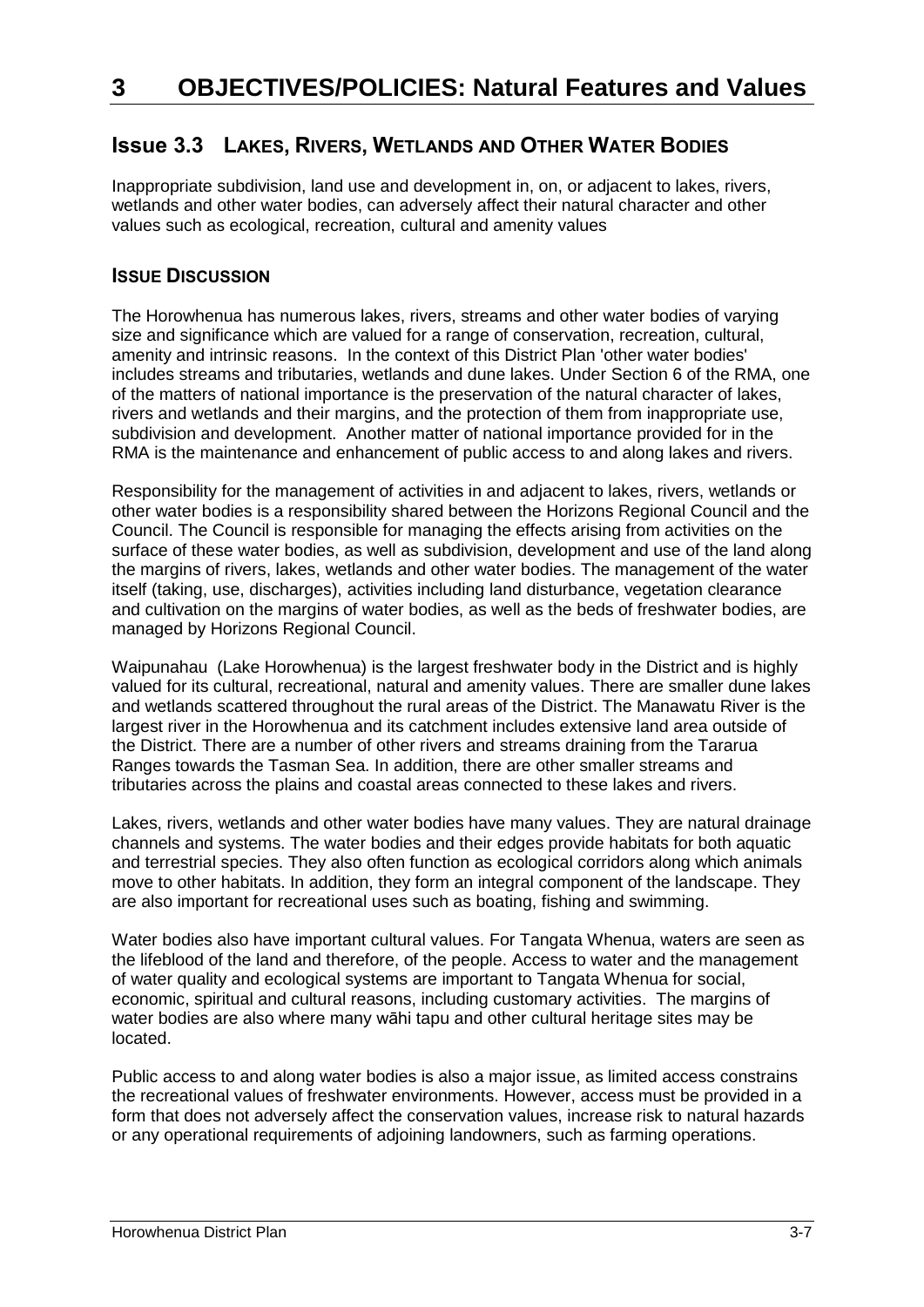Activities on land near water bodies can adversely affect the values of the water bodies if not properly managed. Over time, water bodies and their margins can deteriorate because of changes to land use in their catchments. As many water bodies throughout the District flow through farmland, there has been, and remains, potential for modification of the water body margin areas by unsustainable land use practices, vegetation clearance, or earthworks. In addition, the subdivision of land on the edges of river, lakes, wetlands and other water bodies leads to intensified settlement that in turn can detrimentally affect the natural character of riparian areas and potential conflict with their recreational use (for example, wetlands used for hunting).

Fundamental to preserving the natural character of lakes, rivers, wetlands and other water bodies is the need to protect the attributes that constitute natural character of Horowhenua's lakes, rivers, wetlands and other water bodies and their amenity values – in particular, the potential loss of reasonable buffer areas along the edge of water bodies. Such buffers allow for vegetated strips, which are important for ecological purposes (fish habitats and reduction of water and silt runoff from pastures), as well as to maintain visual and landscape values. Such buffers can also provide for public access and natural hazard defence systems. The required depth of such buffers will vary widely – in urban areas, they need not be as extensive as they need to be in rural areas, particularly on the banks of major rivers, lakes, wetlands and other water bodies.

# **Objectives & Policies**

### **Objective 3.3.1 Lakes, Rivers and Other Water Bodies**

To protect the natural character of lakes, rivers and other water bodies and their margins, from inappropriate use, and development.

## **Policy 3.3.2**

Identify priority lakes, rivers, wetlands and other water bodies with high natural character and conservation, recreation, cultural, amenity and intrinsic values.

#### **Policy 3.3.3**

Manage the design, location and scale of subdivision and/or land development and use adjoining lakes, rivers, wetlands and other water bodies so they retain their special values and natural character.

## **Policy 3.3.4**

Ensure subdivision, use and development protects the natural character of lakes, rivers, wetlands and other water bodies and maintain and enhance their special values by having regard to the following matters in assessing proposals:

- extent to which natural processes, elements and patterns that determine the area's natural character are sustained, and/or restored and rehabilitated;
- degree of change to landform and relief;
- degree of protection of vegetation cover and patterns, including use of a buffer;
- compatibility with existing level of modification to the environment;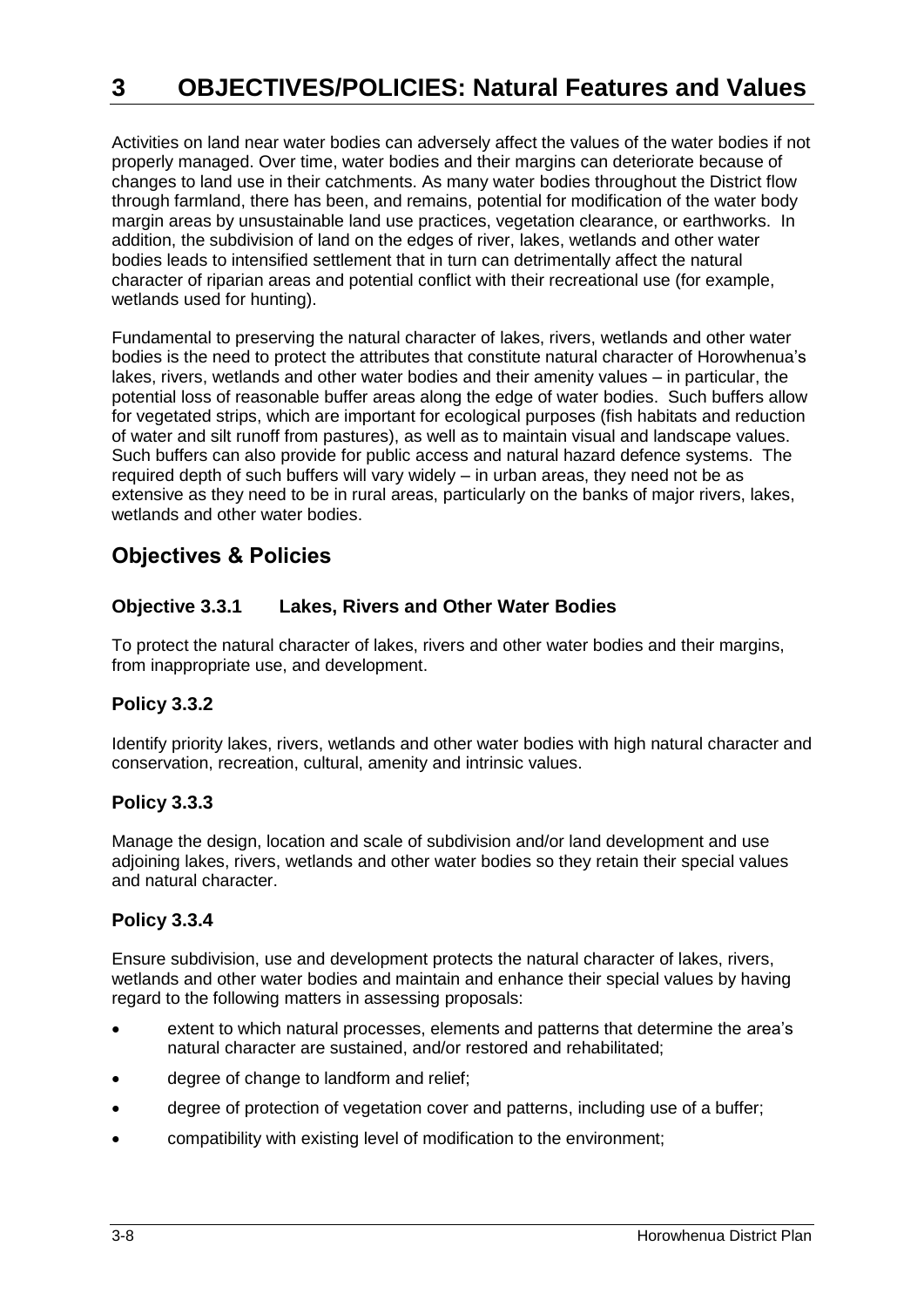- functional necessity to be located in or near the water body and no reasonably practicable alternative locations exist;
- ability to mitigate any potential adverse effects of subdivision, use, and development; and
- provision of public amenity and access to land acquired by Council for reserve purposes.

### **Policy 3.3.5**

Ensure the adverse effects on the natural character and special values of lakes, rivers, wetlands and other water bodies are avoided or mitigated through establishing setbacks for activities and buildings that may cause adverse effects.

#### **Policy 3.3.6**

Promote and encourage the development or maintenance of riparian planting along water body margins.

#### **Policy 3.3.7**

Enable customary activities to be undertaken within and adjacent to lakes, rivers and other water bodies.

#### **Policy 3.3.8**

Promote a strategic approach to the management of lakes, rivers, wetlands and other water bodies and their margins and catchments, particularly by using management plans for areas with significant environmental issues that require a collaborative approach with other groups or organisations.

#### **Policy 3.3.9**

Provide for the maintenance of the natural character of lakes, rivers and other water bodies and their margins, whilst balancing the need to provide public access to and along these water bodies by way of an esplanade network.

#### **Explanation and Principal Reasons:**

Managing development, use and subdivision close to lakes, rivers and other water bodies will protect the natural character and special values of these water bodies, such as cultural, natural, recreation and amenity values. Buildings, structures and activities can adversely affect the natural character and special values of these areas. Other than flood protection works, bridges and small recreational structures, it is generally inappropriate to place structures within, and immediately adjoining, water bodies. However, some activities by their nature and function are required to be located in, and adjacent to water bodies, including structures for irrigation, water supply, or energy generation.

If buildings, structures and activities are not effectively managed, they may create environmental effects such as adverse visual impacts, excessive noise, and loss of public access to riparian areas. Actual and potential adverse effects of development are to be managed so the natural character of lakes and rivers is protected.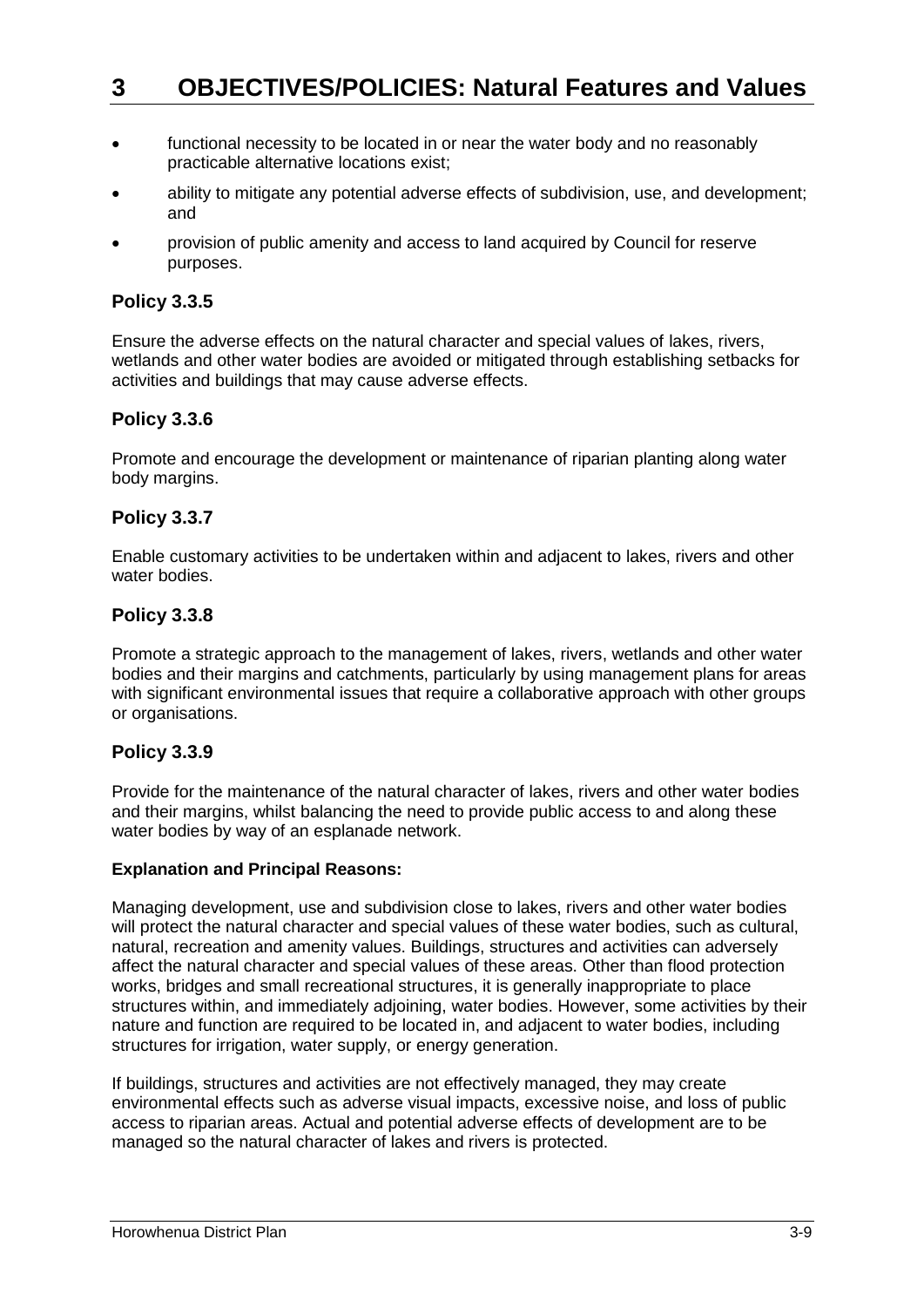An effective way to achieve protection of the natural character of water bodies is creating a buffer between waterways and adjoining activities, which could include the creation of an esplanade reserve or strip. In addition, when development, land use change or subdivision occurs, it provides an opportunity to consider the potential for restoration and enhancement of the natural values of the margins of waterways.

Council has prepared an Open Space Strategy which identifies water bodies with significant values where creating esplanade reserves or strips are considered a priority.

These priority water bodies are listed in Schedule 12-Priority Water Bodies. In terms of the application of this Schedule, there are provisions which provide for: separation distances between buildings and priority water bodies in the Rural Zone; the creation of esplanade reserves which relate to subdivisions adjacent to Group 1 Priority Water Bodies; and the creation of esplanade strips which relate to subdivisions adjacent to Group 2 Priority Water Bodies in Schedule 12.

The priority water bodies identified are where new connections allow for the creation of a natural buffer to protect the natural values of water bodies and their margins as well as providing for public access.

As land adjoining these priority water bodies is subdivided and developed, opportunities can arise for formal access to be obtained through the subdivision process. This systematic process allows a District-wide network to be developed over time and can result in the restoration and enhancement of water bodies and their margins.

While rivers, lakes and wetlands are susceptible to inappropriate activities that may adversely affect their natural character and special values, in general, provision for the cultural and recreational use and enjoyment of the water bodies should continue to be made, as such activities do not create significant environmental issues. Other tools outside the District Plan can be successfully used to separate or manage conflicting activities if required (for example, bylaws).

For water bodies with significant environmental issues, such as conflicting uses, or poor water quality and ecological functioning, a strategic approach is required. Working in collaboration with key agencies on the integrated use and management of the margins of freshwater bodies that have significant environmental issues is likely to be the most effective method for making improvements and progress for the long-term.

The maintenance and enhancement of public access to and along rivers, lakes and wetlands is a matter of national importance. The Open Space and Access to Water Bodies (Chapter 4) policies aim to systematically increase opportunities for public access to and along the significant water bodies in the District. In providing for this public access, it is also important to ensure the natural character is protected.

# **Methods for Issue 3.3 & Objective 3.3.1**

#### **District Plan**

- Identify the priority water bodies (coast, lakes, rivers and streams) with high natural character and significant values.
- Rules with setbacks from the banks of water bodies.
- Rules which require esplanade reserves or strips based on priority water bodies, with ability to reduce or waive the requirement where appropriate.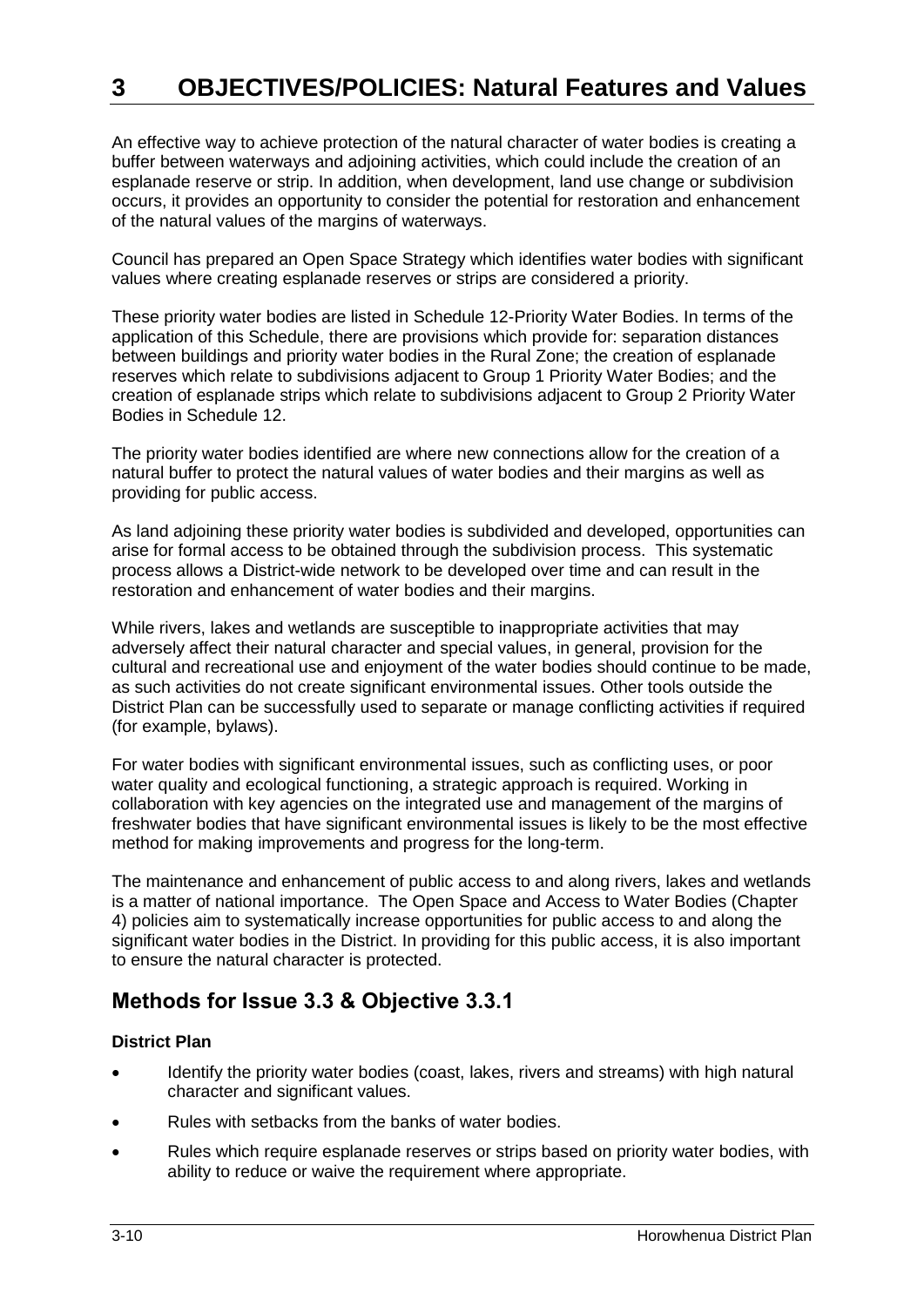- Rules which provide for esplanade reserve/strips and access strips to be created appropriate along other water bodies.
- Rules managing activities on the surface of water.
- Assessment of environmental effects through the resource consent process for development and subdivision proposals.
- Conditions on resource consents to avoid, remedy or mitigate potential adverse effects of activities on the natural character, special values and public enjoyment of water bodies.

#### **Other Methods**

- Council will publicise the location of existing access ways through signage.
- Council will also cooperate with regional initiatives to promote improved riparian management practices.
- The use of collaboration, management plans or other approaches for achieving a strategic and coordinated approach to resolving significant environmental issues.
- Education and information on the environmental, cultural and recreational values associated with lakes, rivers and other water bodies.
- Co-operation with other organisations involved in the management of water bodies, including Horizons Regional Council, Department of Conservation and Fish and Game New Zealand.

## **Issue 3.4 NOTABLE TREES**

The natural, amenity, heritage and cultural values of an area can be adversely affected by the loss of Notable Trees through intentional or inadvertent damage, destruction or improper maintenance.

#### **ISSUE DISCUSSION**

Trees form an important part of the community in terms of their heritage, aesthetic, botanical and ecological values. Individual trees and collective groups of trees can make a valuable contribution to local amenity and also add a sense of character and place to areas in the District. To ensure that trees of significance to the District are not damaged or lost, trees are to be evaluated and identified as Notable Trees, and improve peoples' awareness of their value in the wider community.

However, the protection of trees for public good reasons must be balanced by the right of private property owners to use their land and to be allowed to alleviate the adverse effects that trees may have on their property (e.g. damage to building foundations).

## **Objectives & Policies**

#### **Objective 3.4.1 Notable Trees**

To recognise and protect Notable Trees which are of aesthetic, botanical, heritage or ecological significance within the District.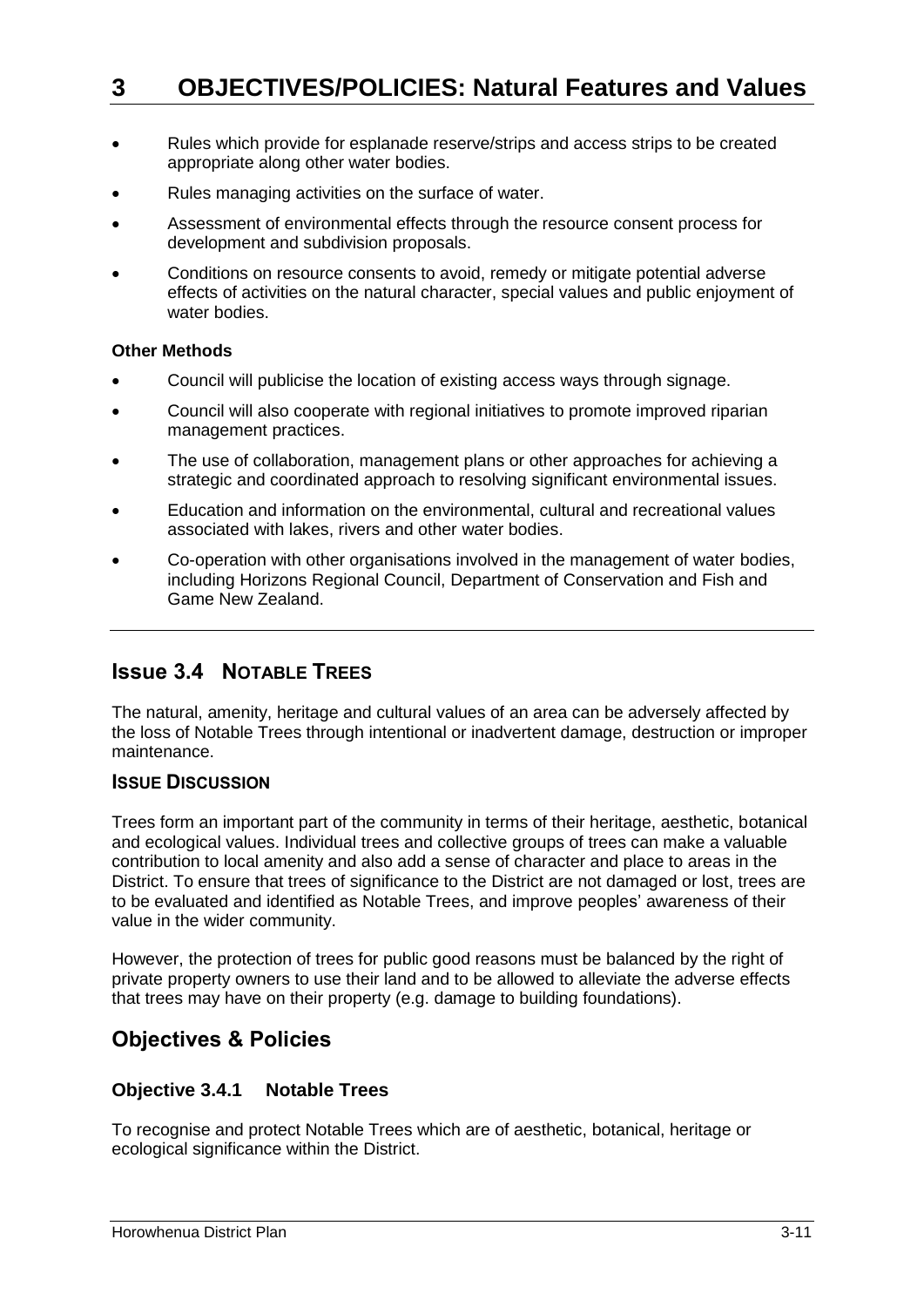## **Policy 3.4.2**

Identify and protect Notable Trees in public and private ownership where the land owner agrees.

## **Policy 3.4.3**

Ensure activities do not have adverse effects on the long term well-being of Notable Trees.

#### **Policy 3.4.4**

Undertake public awareness initiatives for Notable Trees on what makes a tree worthy of identification and protection, and support community initiatives for the protection and conservation of Notable Trees.

#### **Policy 3.4.5**

Encourage the use of non-regulatory incentives and assistance to support the protection and appropriate maintenance of Notable Trees.

#### **Explanation and Principle Reasons**

Notable Trees within the District are significant for aesthetic, botanical, heritage and ecological reasons. The Standard Tree Evaluation Method (STEM) is used to assess and determine the Notable Trees in the District. Schedule 3 – Notable Trees, includes trees on both public and private land. The property owners consent will be required before trees are added to the Schedule of Notable Trees.

It is important to retain those trees of importance that exist in the District through identifying and scheduling Notable Trees. The removal of Notable Trees is not considered to be desirable for the amenity and quality of the environment.

It is important that development and other activities on public and private land do not adversely affect Notable Trees. Such development and activities include:

- detrimental trimming of the trees;
- removal of trees;
- location of buildings and works in close proximity to the trees; and
- significant changes to soil levels in close proximity to trees.

The inclusion of a Schedule of Notable Trees will result in greater public awareness and increased opportunities for the protection of such trees. By providing the criteria used for the assessment of Notable Trees, people can be better informed on what trees require protection and hold value to the wider community. The provision of information therefore can help to build understanding as to why such trees warrant protection and promote voluntary actions to protect Notable Trees.

There are costs associated with the maintenance and protection of Notable Trees. The provision of advice and financial assistance where feasible to support landowners with Notable Trees will maintain the health of the trees and support their long term protection and survival.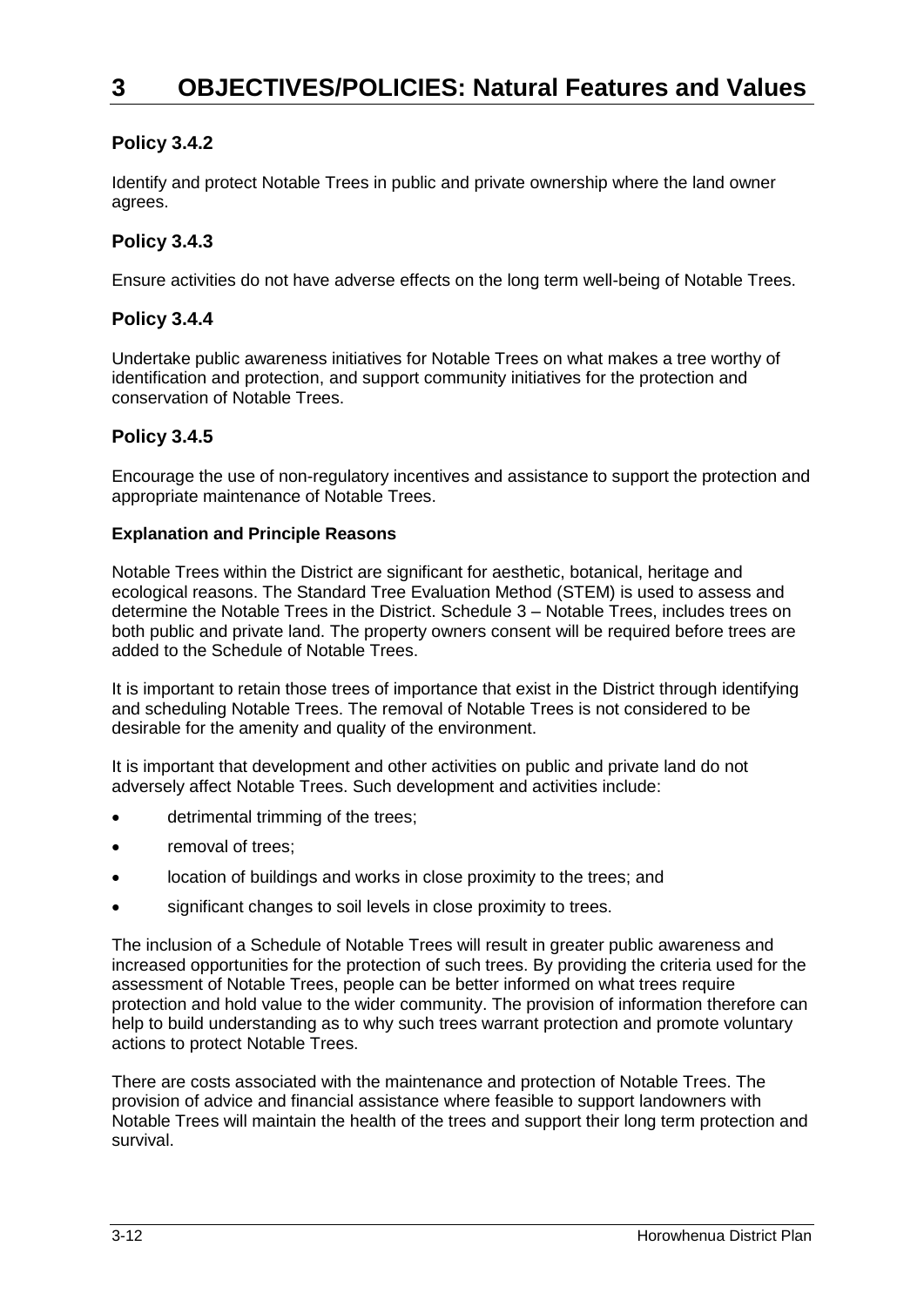# **Methods for Issue 3.4 & Objective 3.4.1**

#### **District Plan**

- Identification of Notable Trees in a Schedule and on the Planning Maps to identify their location and values, using the STEM criteria.
- Provide guidance and information on the criteria and method of assessment for Notable Trees (Refer Schedule 3 – Notable Trees Appendix 1).
- Rules are provided in the District Plan to manage the effects of activities which have the potential to adversely affect Notable Trees.

#### **Other Methods**

- Consideration will be given to providing incentives for the maintenance and protection of Notable Trees. Allocation of funds may be available through the Long Term Plan for landowners wishing to permanently protect a Notable Tree.
- Council will carry out a reassessment of all trees that have been classified as Notable Trees every three years of the District Plan becoming operative.
- Council will review and maintain Schedule 3 Notable Trees, making appropriate changes to the Schedule provided that:
	- the owner of the land by which the tree is located on is in agreement to the listing, and
	- the tree has been assessed by a suitably qualified arborist based on the STEM criteria and method.

Notable Trees may be added to the District Plan through Plan Changes.

# **ANTICIPATED ENVIRONMENTAL RESULTS:**

The environmental results for natural features and values which are anticipated to result from the combined implementation of the above policies and methods are as follows:

- 3(a) Protection of Horowhenua's significant natural areas from the adverse effects of use, subdivision and development.
- 3(b) Maintenance and enhancement of the biodiversity of the Horowhenua's indigenous flora and fauna, natural habitats and ecosystems.
- 3(c) A landscape which illustrates the community's uniqueness, spirit and dynamism.
- 3(d) Subdivision and development along the margins of lakes, rivers and other water bodies preserves the natural character and maintains and enhances their special values.
- 3(e) Greater public awareness of the importance and vulnerability of the Horowhenua's natural features and biodiversity values.